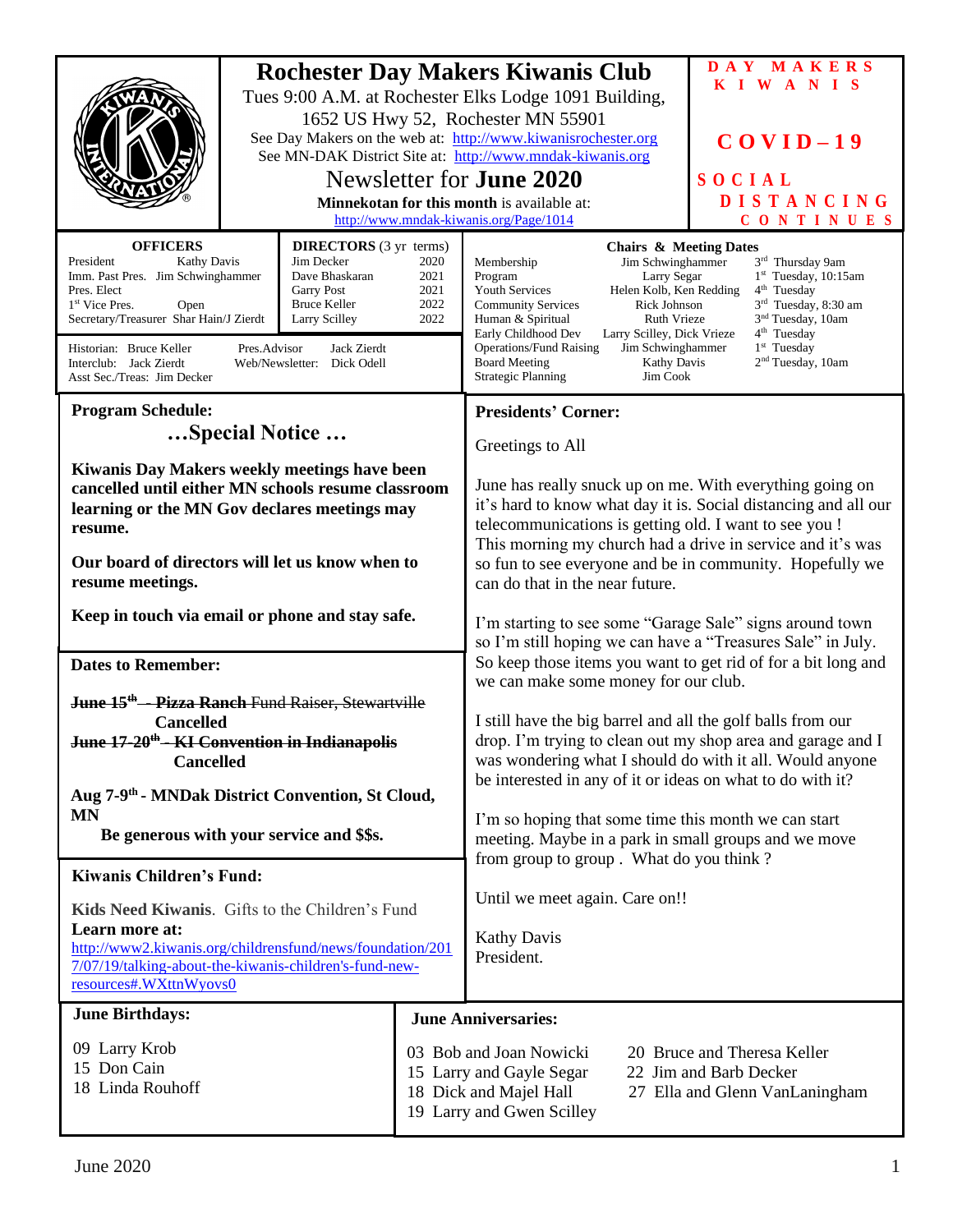| Treasurer's Report - 05/29/2020                                                                                                |                                                                                           | <b>Highlights</b><br><b>Secretary Report:</b>                                                                                                                                                                                                                                                                                              |  |
|--------------------------------------------------------------------------------------------------------------------------------|-------------------------------------------------------------------------------------------|--------------------------------------------------------------------------------------------------------------------------------------------------------------------------------------------------------------------------------------------------------------------------------------------------------------------------------------------|--|
| <b>Bank Balance 05/29/2020:</b>                                                                                                | \$22,801.36                                                                               | No Kiwanis Rochester Day Makers meetings were held<br>in May, so there is no Board Meeting Secretary's Report.                                                                                                                                                                                                                             |  |
| Administrative Account:<br>Service Account:<br>Charitable Account:<br><b>K Dollars Collected:</b><br><b>AS OF MAY 29, 2020</b> | \$6,557.47<br>\$10,909.06<br>\$5,334.83<br>635.00<br>\$<br><b>Jack Zierdt</b> , Treasurer | KI Magazine – June/July Issue:<br>On the front lines<br>A very worthy read  Omaha National Quarantine<br>Center, U of Neb. "This kind of work is why I chose<br>nursing. I have to concentrate in every minute of the<br>thing. Time goes by quickly when everything you do<br>matters."<br>https://kiwanismagazine.org/2020/05/26/on-the- |  |
|                                                                                                                                |                                                                                           | front-lines/<br><b>Dick Odell</b>                                                                                                                                                                                                                                                                                                          |  |

# **Zoom for Social Distancing and Remote Learning:**

The Greater Odell clan has finally stepped up to the 21st Technology …. **Zoom Meetings !**

Zoom meetings are even easier and better than a single Skype 2-way video. This is an example screen on our Laptop with 6 joining groups. It all works with Laptops (camera+mic required), tablets and smart cell phones. It is easy to use and setup by simply loading the Zoom Application and then sending out your invite email to your enrollees with your meeting time and appropriate URL link to your meeting hub.

The Yellow box (shown) moves around as different people are talking but a meeting moderator is recommended to maintain control of the fun and the grandchildren, etc.



If you need a little help getting started, just give me a call or ask your grandchildren to help you … lots of fun while we maintain shelter-in-place and social distancing objectives.

**Dick Odell**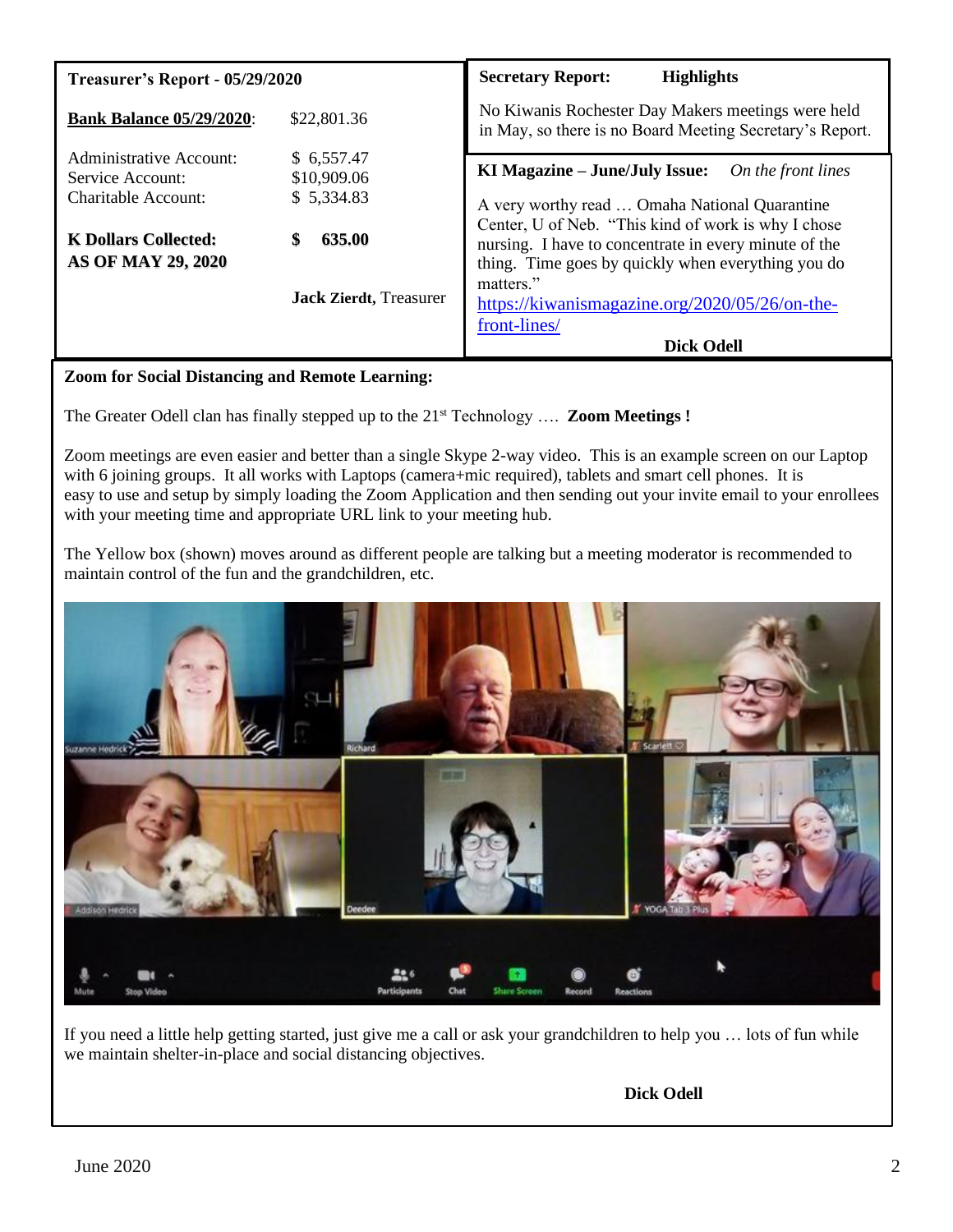# **Kiwanis Day Makers Club Dues:**

April was the beginning of the third quarter of the Kiwanis year. Therefore, the third quarter (April-May-June) dues are now payable. Please send your check for the third quarter dues to Jack.

Some of you still owe for the second quarter of the Kiwanis year so please send those dues in as well. If you aren't sure if you paid your second quarter dues, please feel free to contact Jack.

Thank you to those that have sent in your dues since I mentioned it in last week's informational notes.

The dues are as follows: Regular Membership \$45.00 @quarter; Spouse Membership \$25.00 @quarter and Life Membership \$35.00 @quarter.

And do not worry, Social Distancing may be maintained for home deliveries….



**Jack Zierdt** DM Treasurer

## **Social Distancing Maintained:**

Our churches are quickly figuring how to maintain social distancing by using internet products like Zoom or YouTube.com web services to handle church services. Pick your church and tune in.



**Dick Odell**



**Shelter-In-Place and Distance Learning: Humor**

I hope they give us a two week notice before sending us back out into the real world. I think we'll all need the time to become ourselves again. And by "ourselves" I mean lose 10 pounds, cut our hair and get used to not drinking at 9:00 a.m.

Not to brag, but I haven't been late to anything in over 6 weeks.

It may take a village to raise a child but I swear it's going to take a vineyard to home school one.

Home school Day 1: I'm trying to figure out how I can get this kid transferred out of my class.

Teachers need a raise … if their going to teach my kids!

#### **Dick Odell**